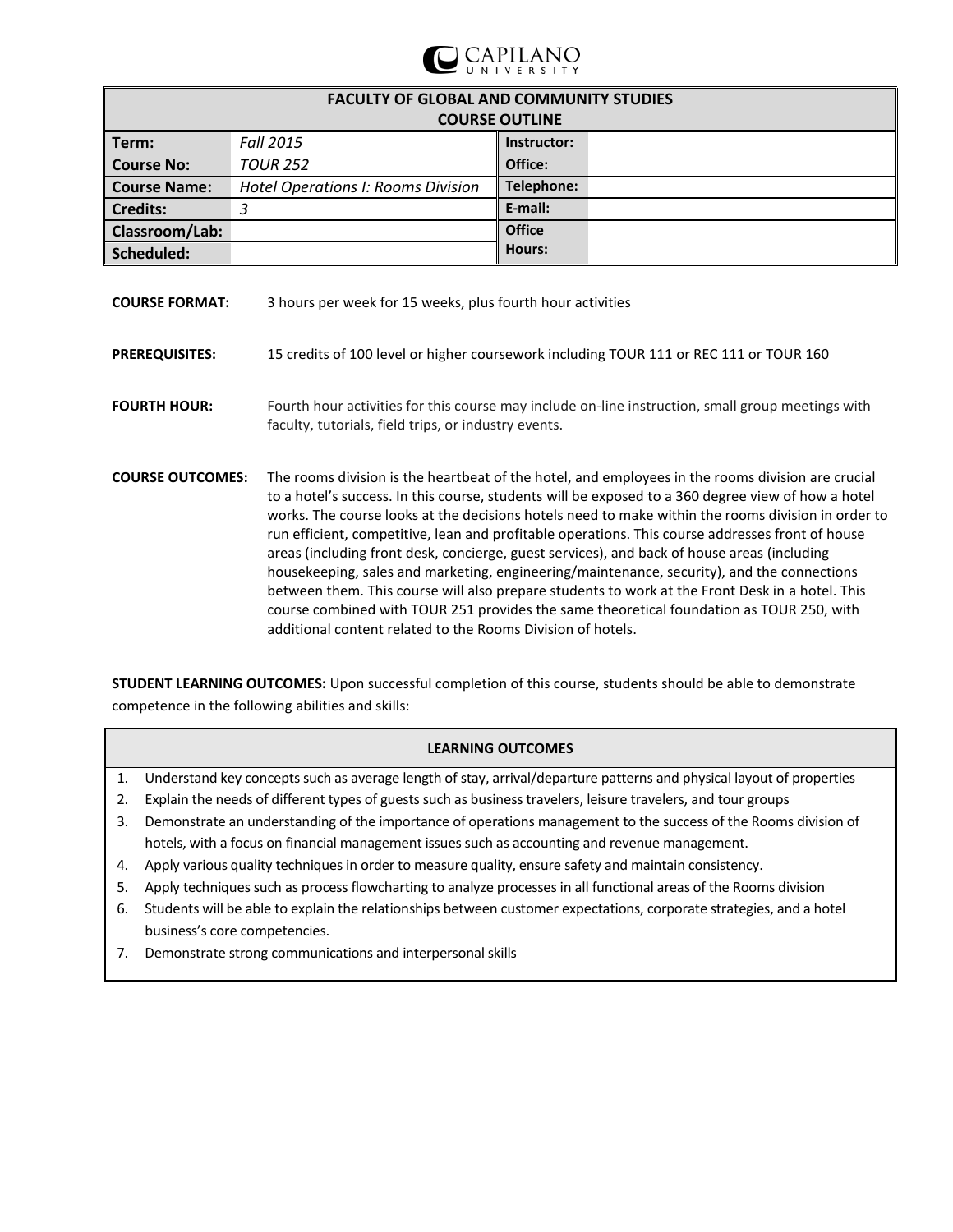#### **EVALUATION PROFILE:**

| Assessment                                     | % of Final Grade | Individual/Group |
|------------------------------------------------|------------------|------------------|
| Assignments (3 @ 5% each)                      | 15%              |                  |
| Case Study - Part 1                            | 20%              |                  |
| Case Study - Part 2 (Written and Presentation) | 25%              | I and G          |
| Mid-term                                       | 15%              |                  |
| Final Exam                                     | 25%              |                  |
| <b>Total</b>                                   | 100%             |                  |

| <b>GRADING PROFILE:</b> | A+=90-100% |  | $B+ = 77-79\%$ C+ = 67-69% D = 50-59% |  |  |  |
|-------------------------|------------|--|---------------------------------------|--|--|--|
|                         | A =85-89%  |  | B = 73-76% C = 63-66% F = 49% or less |  |  |  |
|                         | A-=80-84%  |  | $B - = 70 - 72\%$ C- = 60-62%         |  |  |  |

### **GRADING STANDARDS:**

### **A+ All aspects of the work submitted are to exceptional standards.**

Comprehensively researched, clear and concise, extremely well structured and designed, with a diverse and exhaustive range of evidence (e.g.: literature, other data) used effectively and critically. Demonstrates enlightening, insightful, and/or original thinking of the topics. Presented to the highest standards (e.g.: references, style, grammar, length).

### **A All aspects of the work submitted are to excellent standards.**

Thoroughly researched, clear and concise, excellently structured and designed, with an extensive range of evidence (e.g.: literature, other data) used effectively and critically. Demonstrates a thorough and comprehensive understanding of the topics. Presented to very high standards (e.g.: references, style, grammar, length).

## **B All aspects of the work submitted are to good standards.**

Accurately researched, clear discussion, well structured and designed, with a good range of evidence (e.g.: literature, other data) used effectively and critically. Demonstrates a thorough understanding of the topics. Presented to high standards (e.g.: references, style, grammar, length).

### **C All aspects of the work submitted are to satisfactory standards, or (C-) a marginal pass.**

Sufficiently researched, providing good discussion, reasonably well structured and designed, with an acceptable range of evidence (e.g.: literature, other data) used effectively. Demonstrates satisfactory understanding of the topics. Presented to reasonable standards (e.g.: references, style, grammar, length).

# **D Work submitted earns a minimal pass.**

Insufficiently researched, needs improvement in flow and design, and/or level of detail, with a limited range of evidence (e.g.: literature, other data) used. Demonstrates rudimentary understanding of the topics. Presented to basic standards (e.g.: references, style, grammar, length).

# **F All aspects of the work submitted are below adequate standards.**

Research, flow and design, and/or level of detail are unsatisfactory, with an insufficient range of evidence (e.g.: literature. Other data) used. Demonstrates unfamiliarity with the topics. Presented to below adequate standards (e.g.: references, style, grammar, length).

## **REQUIRED TEXT and OTHER RESOURCES:**

Ninemeier, J. (2007). *Hotel Operations Management (2nd ed.)*. Prentice Hall.

Reading Package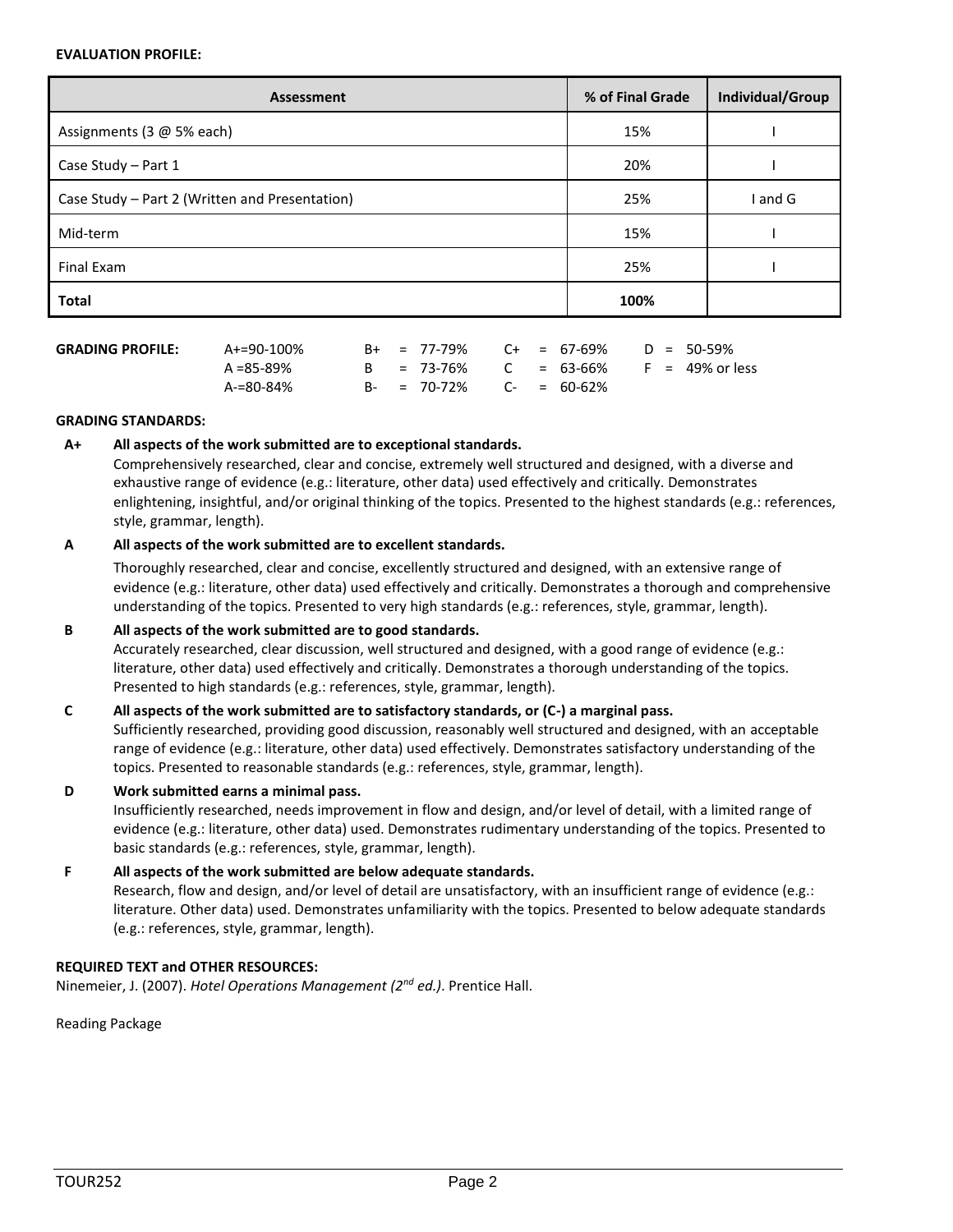### **COURSE CONTENT/SCHEDULE:**

| <b>WEEK</b>    | TOPIC(S)                                                                                 | <b>REQUIRED READINGS/</b><br><b>ACTIVITIES</b> |
|----------------|------------------------------------------------------------------------------------------|------------------------------------------------|
| $\mathbf{1}$   | Introduction to Operations Management in the Rooms Division                              |                                                |
| $\overline{2}$ | Quality Management and Process Improvement for Hotels                                    |                                                |
| 3              | Demand Management, CRM and Forecasting for Hotels                                        | <b>Assignment</b>                              |
| 4              | Lean Thinking for the Hospitality Industry<br>Management, Supervision and Service Skills |                                                |
| 5              | Midterm<br>Human Resources Issues for Rooms Division                                     | Midterm                                        |
| 6              | Accounting for Rooms Division                                                            |                                                |
| $\overline{ }$ | Revenue Management for Rooms Division                                                    | <b>Assignment</b>                              |
| 8              | The Sales and Marketing function of Rooms Division<br><b>Front Office Operations</b>     |                                                |
| 9              | Front Office Operations, cont.<br><b>Housekeeping Operations</b>                         | Case Study - Part 1                            |
| 10             | Facility Engineering and Maintenance Operations<br>Safety and Property Security          |                                                |
| 11             | Integrated Infrastructures and Enterprise Resource Planning<br>(ERP)                     | <b>Assignment</b>                              |
| 12             | Key Performance Indicators and benchmarking                                              |                                                |
| 13             | Presentations                                                                            | Case Study - Part 2                            |
| 14 - 15        | <b>FINAL EXAM PERIOD</b>                                                                 | <b>Final Exam</b>                              |

#### **UNIVERSITY POLICIES:**

Capilano University has policies on Academic Appeals (including appeal of final grade), Student Conduct, Cheating and Plagiarism, Academic Probation and other educational issues. These and other policies are available on the University website.

In addition to the policies of the university, the Faculty of Tourism and Outdoor Recreation has the following policies governing the management of classes and curriculum.

### **FACULTY POLICIES:**

**Attendance:** Regular class attendance, and participation in course activities and assignments, is expected and likely essential to successfully achieving the course learning outcomes. Students are responsible for any and all content and instructions communicated during scheduled classes, in course handouts, and (if applicable) via course email and web sites. In cases where participation by all students is essential for conducting the planned instructional activities, attendance may be mandatory. In all cases, the attendance expectations and any penalties for missing instructional activities shall be clearly articulated on the course outline.

#### **Attendance for weekend courses is mandatory.**

No exemption from class time will be granted without appropriate medical documents or a proven